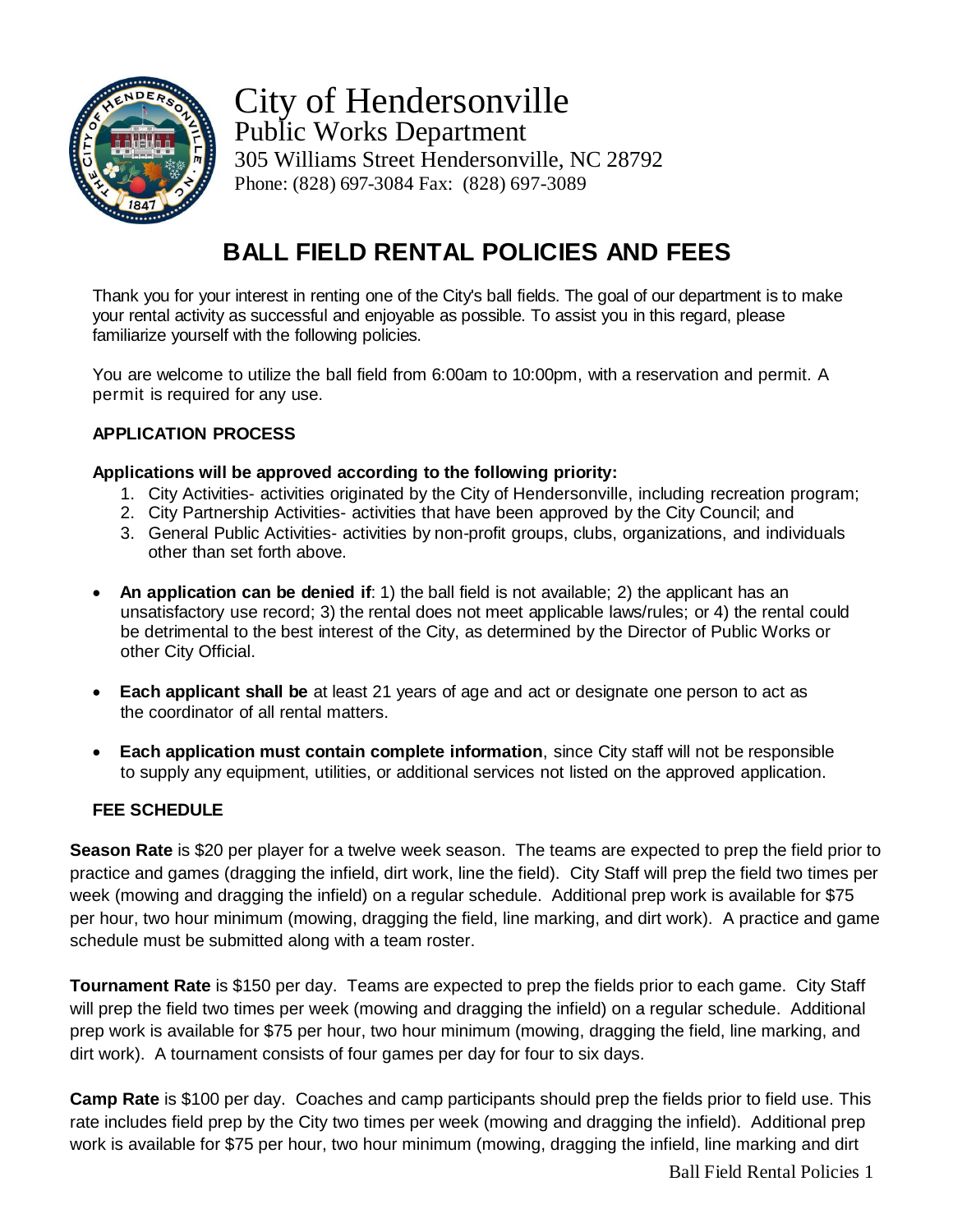work). (No admission may be charged for the camp spectators). A camp consists of four to six hours of practice for four or five consecutive days.

- **All fees are due upon and as a condition of approval.** Fields will not be reserved without payment. Fees are due after final registration. Fees are subject to change, unless paid in full, prior to the effective date of a fee change.
- **Light Key Deposit:** A \$25 (per key) cash deposit is required for rentals that require keys to operate field lighting. The keys must be returned within 24 hours of the last rental date to receive a refund.

## **GENERAL POLICIES**

All renters are required to abide by the following general policies. Failure to abide by these conditions may result in the revocation of current permits and denial of future field requests.

- **Rental Hours:** Ball fields may be rented each day from 6:00am to 10:00pm. Permitted hours must include time needed to enter and prepare field for use, remove or secure equipment, and vacate the field. Other users may be scheduled immediately prior to and following a reservation. Lights will be turned off by the renter immediately at the end of the permitted time. If city staff have to turn off the lights, an additional fee will be assessed to turn off the lights.
- **Applicant shall abide by all applicable laws**, including the prohibition of smoking and alcohol.
- **The City is not responsible for** personal injuries or for damaged or stolen property.
- **The City does not provide** portable mounds and other sports equipment. Additional field maintenance (in-field dragging, watering or line placement) beyond routine maintenance is available for an additional fee. Our regular field maintenance consists of mowing and in-field dragging twice per week plus watering as necessary.
- **Insurance Requirements**: All organizations, clubs, tournaments, and commercial groups renting a ball field must provide \$1 million of liability insurance coverage for the permitted dates. A certificate of liability insurance and an endorsement letter naming the City of Hendersonville as additionally insured must be submitted at least two weeks in advance of the first permitted date. Renters that cannot provide the correct insurance documents will have their permit revoked.
- **Styrofoam Products Prohibited**: The use of food service items comprised of expandable polystyrene, commonly referred to by the trade name "Styrofoam" is prohibited. The renter shall assume the responsibility for preventing the utilization and/or distribution of expandable polystyrene food service products, by any attendee or vendor (caterer) utilizing the City property or facility during the term of the rental agreement.
- **Notice of Non Use of Fields:** Any organization that has been allocated field space and does not intend to use it according to the permit issued shall notify the Public Work Department so the field may be re-allocated. Users may not sublease fields under any circumstance, nor allow shared or drop-in use by other users during their permitted time. Field use is for baseball unless previously approved by the Director of Public Works or City Council.
- **The City does not provide storage** at parks for rental activities. All equipment and supplies must be brought in by the applicant for the dates and times of the reservation only. Storage containers may not be brought into the park for operational supplies. Property and supplies are the responsibility of the applicant. The City is not responsible for lost, stolen or damaged equipment.
- Ball Field Rental Policies 2 **Vehicles are not permitted to drive on City fields**. This rule applies to coaches and other program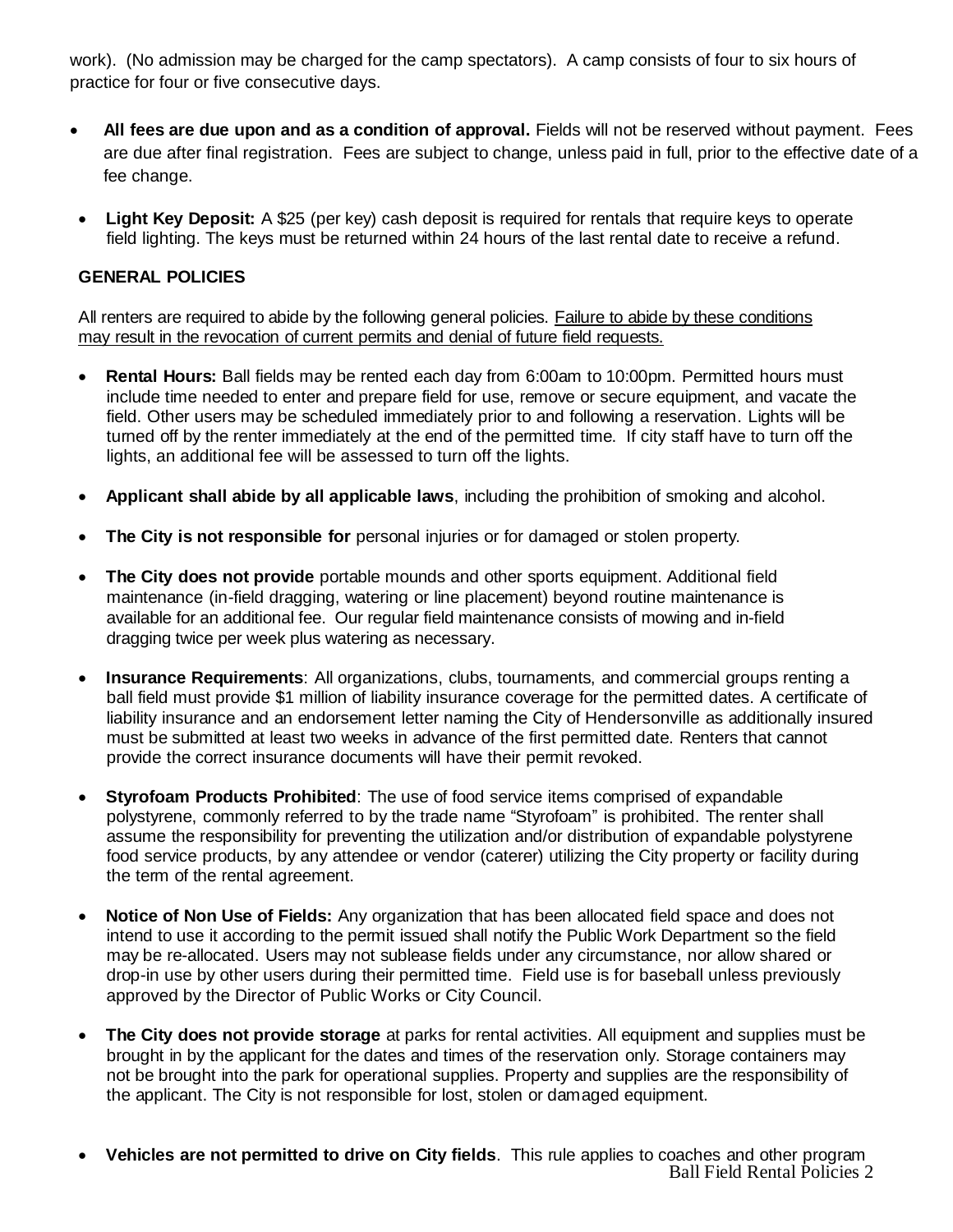administrators who want to unload game equipment or supplies for the program. Please plan on bringing dollies or wagons to carry equipment and supplies into the park grounds. Vehicles are not allowed on the field for field preparation.

- **Tents:** Small tents (10' x 10') are approved for set up in pre-approved areas which do not cause trip hazards to the participants or general public.
- **All renters are responsible for controlling noise.** Amplified sound for private rentals is limited to the PA system at the field. No special permit is required for this level of sound. No other amplified sound of any other type including PA systems for announcements may be permitted.
- **Renter may temporarily hang banners** with prior approval from the Public Works Department. Banners may be hung on the ball field fences only during the permitted time and then remove them when vacating the field. All tape, hooks, zip ties, and strings used to attach the banners must also be removed and disposed of properly.
- **Crowd Control:** It is the responsibility of applicant to keep registered participants and their spectators from engaging in un-sportsmanly conduct, such as fighting or rude and abusive verbal confrontations. If field representatives or game officials of the league cannot control the situation, the applicant should contact Hendersonville Police Department for assistance. Off-duty Police Officers are available for hire through the Police Department (828) 697-3000 ext. 3051 (call between 7AM – 4PM to make arrangements).
- **Safety and Repairs:** Players warming up should not be stationed so that missed or overthrown balls can hit other park spectators, users or foot traffic. Any malfunctioning sprinklers, lights, or other mechanical park malfunctions should be reported to the City Staff immediately (828) 606-7682 or (828) 243-2282. Minor repairs may be reported by email us at tledford@hvlnc.gov. Please call 911 for emergencies.
- **Clean Up**: Renters must clean up around the field, parking areas, buildings and bleachers prior to vacating the property. Bathrooms must be picked up and cleaned. All recyclables must be placed in the recycling carts and trash placed in bags then placed in the trash carts. Trash cans must be emptied and new bags placed in the cans. If it is necessary for the City to provide cleaning services following the reserved activity, the renter will be charged an hourly fee of \$50 per hour (two hour minimum for after-hours clean up).
- **When fields must be closed** due to rain or other inclement weather, saturated field conditions due to irrigation problems, or for any damage due to vandalism or other conditions requiring immediate attention, applicants may be refunded or rescheduled if other dates are available and agreed upon by both parties. It is the applicant's responsibility to notify their participants and coaches to stay off the fields until further notified. Unplanned closures will be relayed to the renter.
- **Concessions:** Organizations are restricted from selling concessions without the written consent of the Public Works Director. No outside food and beverages are allowed by the spectators.
- **Parks close at 10pm**. Once the park is closed for the evening, vehicles will be under the authority of the Hendersonville Police Department and subject to ticketing and impound.
- **Sponsorships:** All sponsorships must be approved by the City of Hendersonville in writing prior to any signage or banners being installed on City Property**.** All sponsorships must comply with the City of Hendersonville Sponsorship Policy.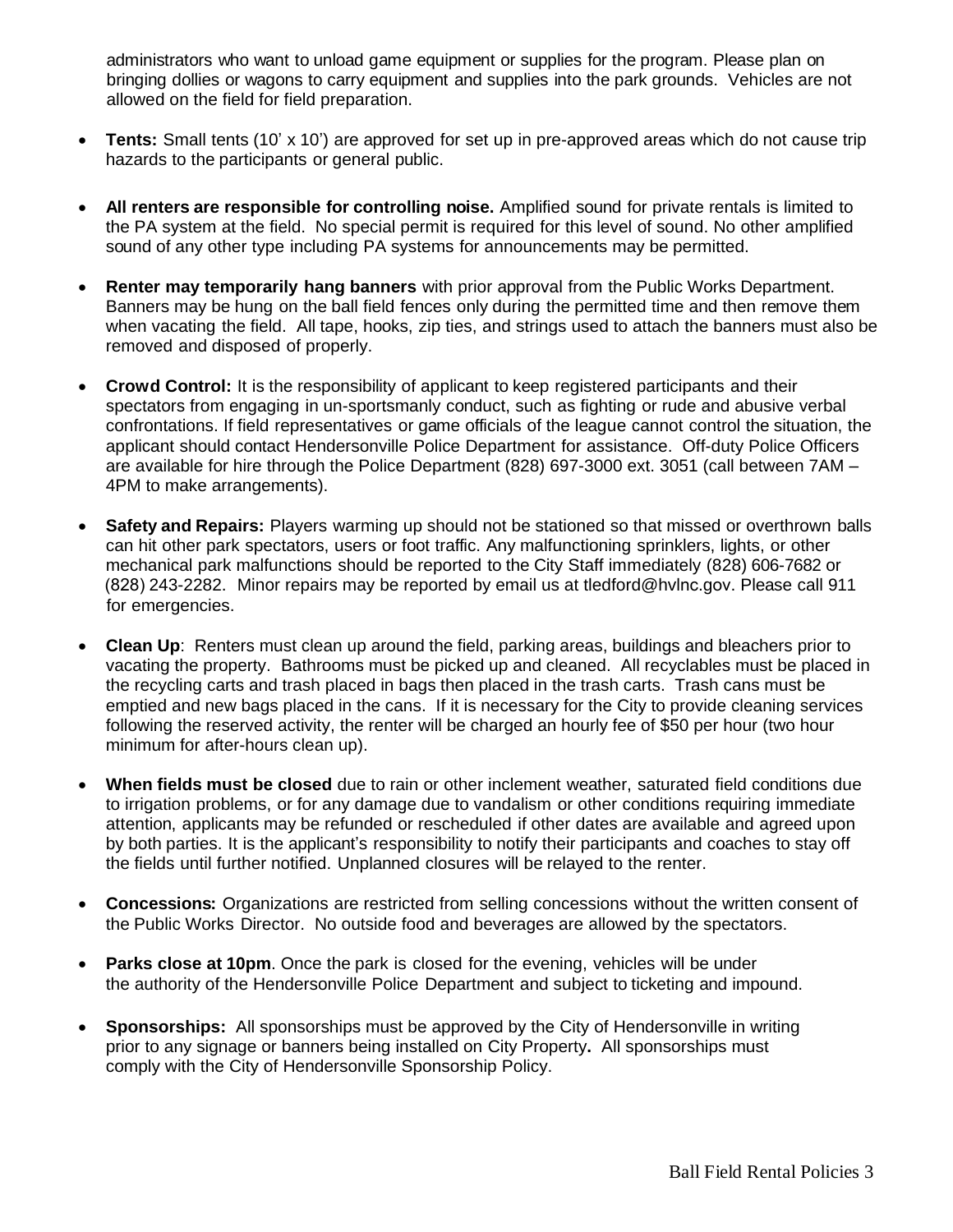### **CANCELLATIONS AND CHANGES TO APPROVED APPLICATIONS**

- **All cancellations and changes must be submitted in writing** before any request will be considered.
- **A \$25 processing fee** will be charged for cancellations or changes made after a permit has been approved.
- **The City reserves the right to cancel an approved rental** in the unlikely event that the ball field cannot be used, or there is a conflicting activity.
- **The City reserves the right to terminate a rental activity**, without refund, if it is considered necessary by the Director of Public Works, his designate, or a Police Officer for the safety and welfare of the public and City.

### **QUESTIONS OR NEED ASSISTANCE?**

Please call the Public Works office at (828) 697-3084, if you have any questions or need assistance in any way. We wish you the best of success with your planned activity.

Emergencies – call 911.

Non-Emergencies or Routine Repairs – Call 697-3084 between 7AM – 4PM M-F. (Not urgent items such as chalk, line paint, toilet paper, paper towels needed or minor repairs.) Equipment malfunction or game interfering problems – call (828) 243-2282 or (828) 606-7682. (Irrigation came on

during a game or practice, lights malfunctioning, broken water line…)